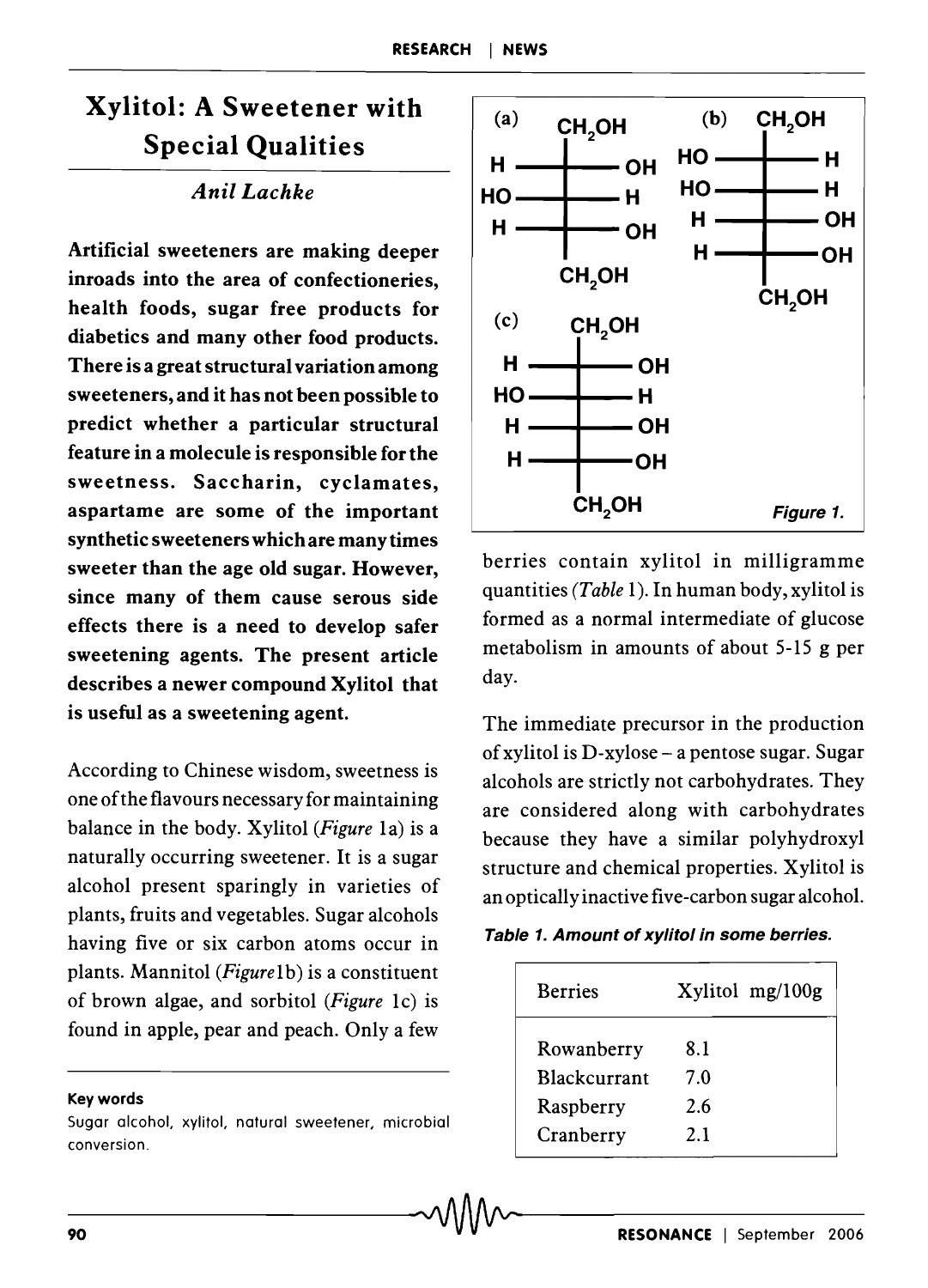| Sugar or<br>sugar alcohol | Relative<br>sweetness |
|---------------------------|-----------------------|
| Sucrose                   | 1.4                   |
| Xylose                    | 0.7                   |
| Xylitol                   | 1.9                   |
| Arabinose                 | 1.0                   |
| Arabitol                  | 0.7                   |
| Lactose                   | 0.7                   |
| Maltose                   | 0.5                   |
| Galactose                 | 0.7                   |
| Sorbitol                  | 0.7                   |
| Fructose                  | 2.0                   |
|                           |                       |

**Table 2. Relative sweetness of sugars and sugar alcohols (equal weight % concentration)** 

The relative sweetness of a few sugars and sugar alcohols is given in *Table 2.* 

D-Xylose can be obtained in varying yields from the hydrolysis of xylose containing xylans (hemicelluloses). Agricultural waste materials such as coconut shell, corncob, wood chips and seed hulls are rich in hemicelluloses. These materials can be hydrolyzed using 1%  $H_2SO_4$  at 100-130°C The hydrolysate contains pentoses and products such as formic acid, acetic acid and furfural.

During World War II, Finland which suffered acute sugar shortage could successfully prepare xylitolfrom birch wood for use as an alternative to common sugar. Xylose is reduced to xylitol at elevated temperatures (100-150  $^{\circ}$ C) and high hydrogen pressure (50 atmosphere) in presence of catalysts like Raney nickel. Xylitol is obtained in 50-60% yield from the total xylan content ofthe wood. Xylitol can also be produced as a by-product in microbial fermentation.

Many yeasts and fungi possess NADPHlinked D-xylose reductase which catalyses the reduction of D-xylose to xylitol in Dxylose metabolism. *Candida* species are excellent organisms for xylitol production studies.

Xylitol is incompletedly absorbed from the digestive tract by passive diffusion. The absorbed xylitol is metabolized mainly in the liver, producing an almost identical amount of energy as is obtained from oxidation of glucose. The non-absorbed fraction reaches the large intestine, where xylitol is degraded by specific microbes to absorbable, short chain fatty acids.

## **Applications of Xylitol**

Xylitol is used as a bulk sweetener mainly in non-carcinogenic confectionary and in oral hygiene preparations like toothpaste and mouth wash. Unlike sorbitol and mannitol, xylitol is not metabolized by *Streptococcus mutans,* a key microorganism in human dental caries. It is less frequently used in food products for diabetics, pharmaceutical preparations, throat lozenges, multivitamin tablets and cough syrups. Over 25 years of testing has confirmed that xylitol is the best sweetener for teeth. Xylitol stabilizes insulin and other hormone levels, and promotes good health. The only discomfort that some sensitive people may notice initially when